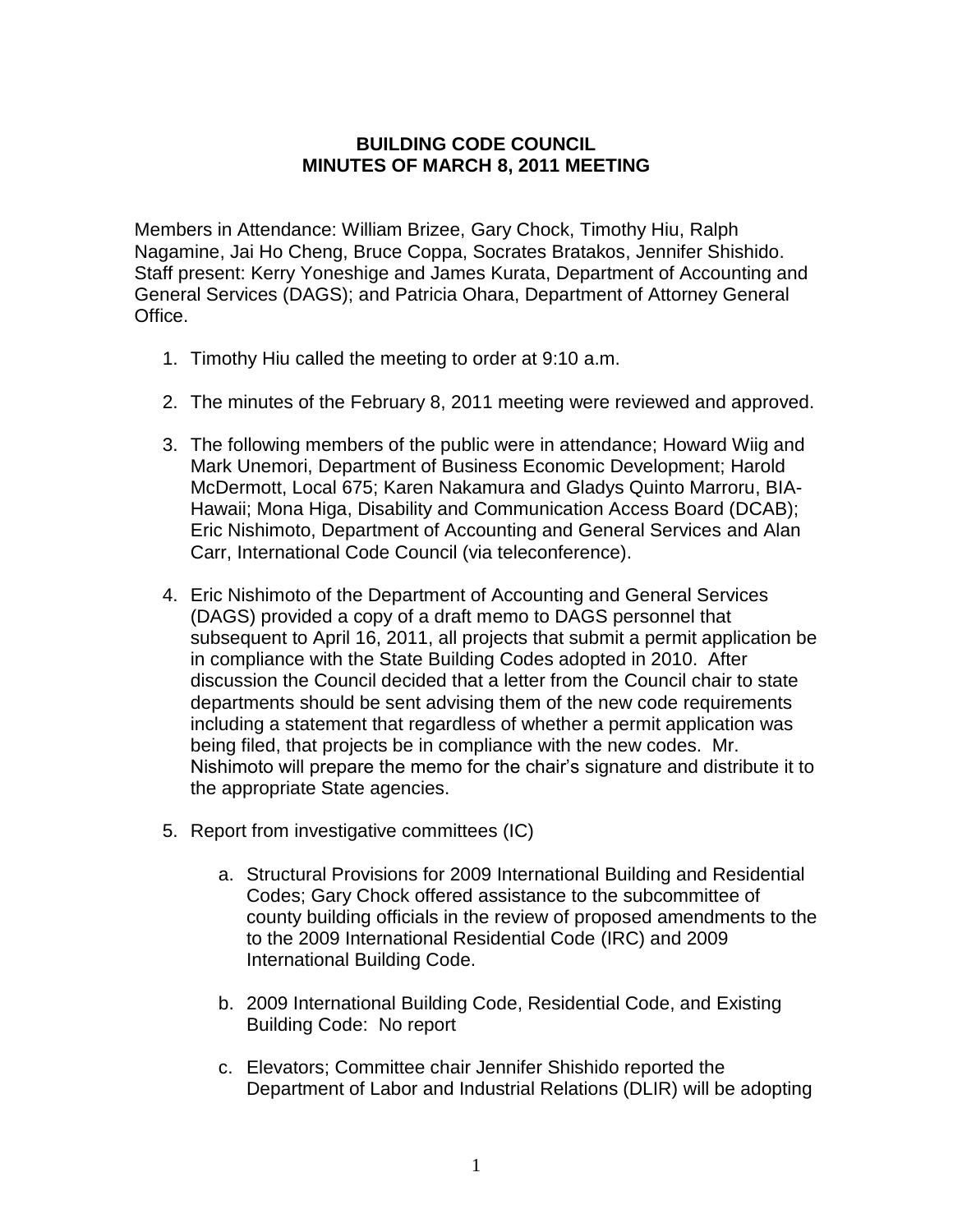the 2010 ASME standards applicable to elevators, A17.1 and A17.3. An overview of this code to be adopted will be made at the April meeting.

On a side note, Ms. Shishido also noted that the DLIR has filed a request with the federal OSHA agency to include steel frame home in the definition of residential homes (OSHA definition of residential dwelling only includes wood framed structures).

- d. A/C Ventilation; no report
- e. 2009 Uniform Plumbing Code; Chair reported that the Department of Health has provided comments on the non potable water section amendments will be made in ramseyer format.
- f. 2009 Energy Efficiency Standards; Howard Wiig reported that this committee is working with the steel framed home association on the IECC 2009 code requirement regarding exterior insulations. Also reviewing an amendment that would require hotel room keys to govern the operations of electrical fixtures and appliances.
- g. State Fire Code; The State Fire Council is reviewing draft amendments to the 2009 NFPA.
- h. Training on State building codes; DCAB training on 2010 requirements to be held on March 23 and 24; ICC training to be held at the HACBO conference
- i. Fenestration exemption template; Howard Wiig to provide Kerry Yoneshige with the template and instruction for inclusion on the Council's website.
- j. Fire sprinkler implementation in new 1 and 2 family dwellings; Committee co chair Socrates Bratakos reported that there were actually two subcommittees, one for infrastructure and the other for sprinkler systems. Karen Nakamura of the BIA noted that there were various subjects which needed to be addressed including cost of sprinkler systems, labor jurisdictions on installation work, and the testing and review of systems (done by and frequency). Mr. Bratakos noted that affordability is key issue being addressed by this committee.
- k. Communication and training; Howard Wiig reported that he is in the process of contracting ICC to prepare the 2009 IBC and IRC in ramseyer format, hired a training consultant to perform IECC training and contracted with the Hilo Conference Center to handle the